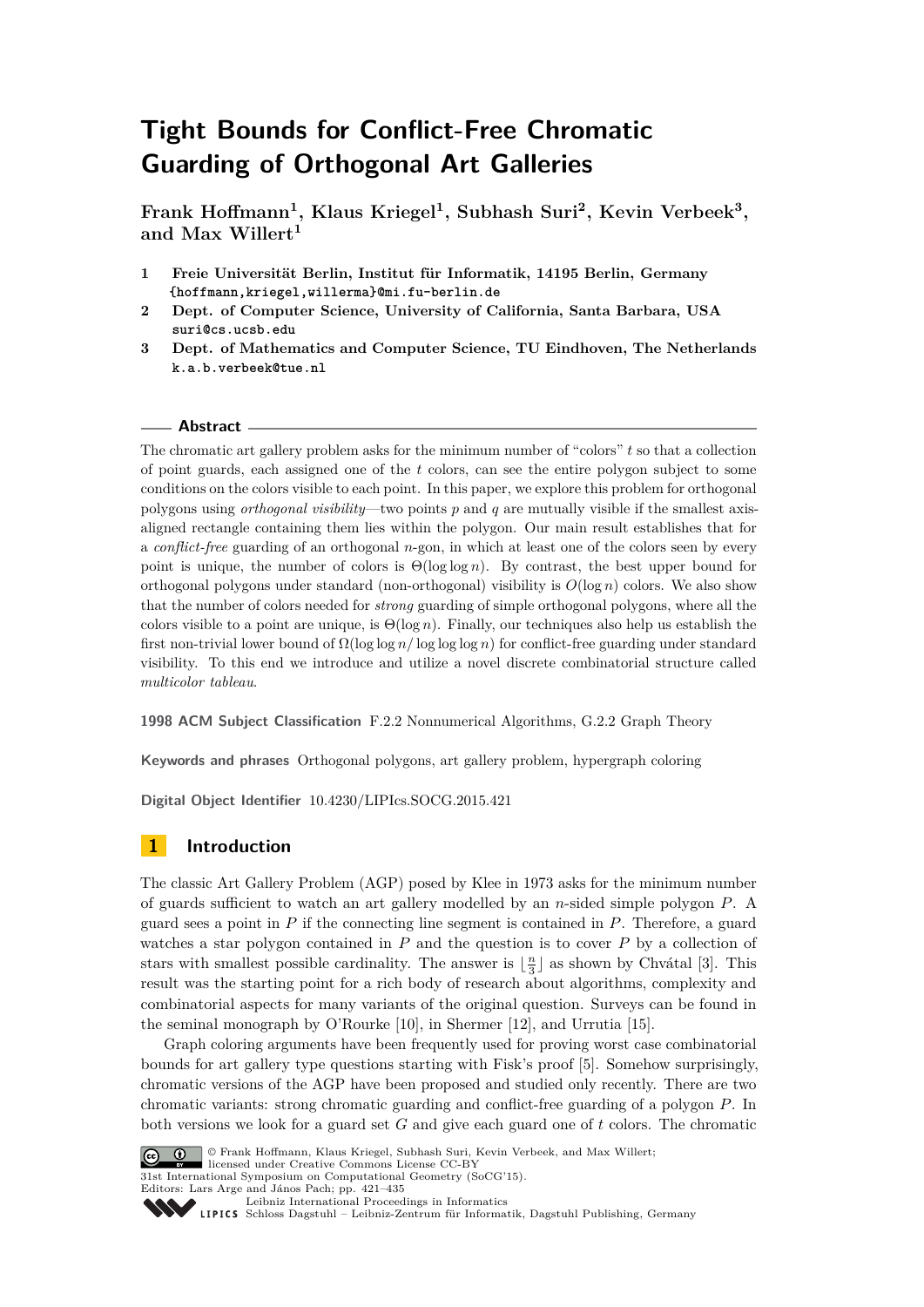<span id="page-1-0"></span>

**Figure 1** Example of conflict-free (left) and strong chromatic (right) r-guarding.

guarding is said to be strong if for each point  $p \in P$  all guards  $G(p)$  that see p have pairwise different colors [\[4\]](#page-13-4). It is conflict-free if in each  $G(p)$  there is at least one guard with a unique color, see [\[1\]](#page-13-5). The goal is to determine guard sets such that the number of colors sufficient for these purposes is minimal. Observe, in both versions minimizing the number of guards is not part of the objective function. Figure [1](#page-1-0) shows a simple orthogonal polygon with both conflict-free and strong chromatic guardings in the orthogonal visibility model.

To grasp the nature of the problem, observe that it has two conflicting aspects. We have to guard the polygon but at the same time we want the guards to hide from each other, since then we can give them the same color. For example, in the strong version we want a guard set that can be partitioned into a minimal number of subsets and in each subset the pairwise orthogonal link distance is at least 3. Moreover, we will see a strong dependence of the results on the underlying visibility model, standard vs. orthogonal. We refer to standard and orthogonal visibility as l-visibility (line visibility) and r-visibility, respectively. We use superscripts *l* and *r* in the bounds to indicate the model.

Let  $\chi^l_{st}(n)$  and  $\chi^l_{cf}(n)$  denote the minimal number of colors sufficient for any simple polygon on *n* vertices in the strong chromatic and in the conflict-free version if based on line visibility.

Here is a short summary of known bounds. For simple orthogonal polygons on *n* vertices  $\chi^l_{cf}(n) \in O(\log n)$ , as shown in [\[1\]](#page-13-5). The same bound applies to simple general polygons, see [\[2\]](#page-13-6). Both proofs are based on subdividing the polygon into weak visibility subpolygons that are in a certain sense independent with respect to conflict-free chromatic guarding. For the strong chromatic version we have  $\chi^l_{st}(n) \in \Theta(n)$  for simple polygons and  $\chi^l_{st}(n) \in \Omega(\sqrt{n})$ even for the monotone orthogonal case, see [\[4\]](#page-13-4). NP-hardness is discussed in [\[6\]](#page-13-7). In [\[4\]](#page-13-4), simple *O*(1) upper bounds are shown for special polygon classes like spiral polygons and orthogonal staircase polygons combined with line visibility.

Next we state our main contributions for simple orthogonal polygons:

- **1.** For the strong chromatic version we show  $\chi^r_{st}(n) \in \Theta(\log n)$ .
- **2.** For the conflict-free chromatic version we show  $\chi_{cf}^r(n) \in \Theta(\log \log n)$ .
- **3.** For line visibility guards we have:  $\chi^l_{cf}(n) \in \Omega(\log \log n / \log \log \log n)$ .

This is the first super-constant lower bound also for general simple polygons.

The chromatic AGP versions can be easily interpreted as coloring questions for concrete geometric hypergraphs. Smorodinsky ([\[14\]](#page-14-2)) gives a nice survey of both practical and theoretical aspects of hypergraph coloring. A special role play hypergraphs that arise in geometry. For example, given a set of points  $P$  in the plane and a set of regions  $\mathcal R$  (e.g. rectangles, disks), we can define the hypergraph  $H_{\mathcal{R}}(P) = (P, \{P \cap S | S \in \mathcal{R}\})$ . The discrete interval hypergraph  $H<sub>\mathcal{I}</sub>$  is a concrete example of such a hypergraph: We take *n* points on a line and all possible intervals as regions. It is not difficult to see that  $\chi_{cf}(H_{\mathcal{I}}) \in \Theta(\log n)$ . As to our AGP versions, we can associate with a given polygon and a guard set a geometric hypergraph. Its vertices are the guards and a hyperedge is defined by a set of guards for which there exists a point that can see exactly these guards. Then one wants to color this hypergraph in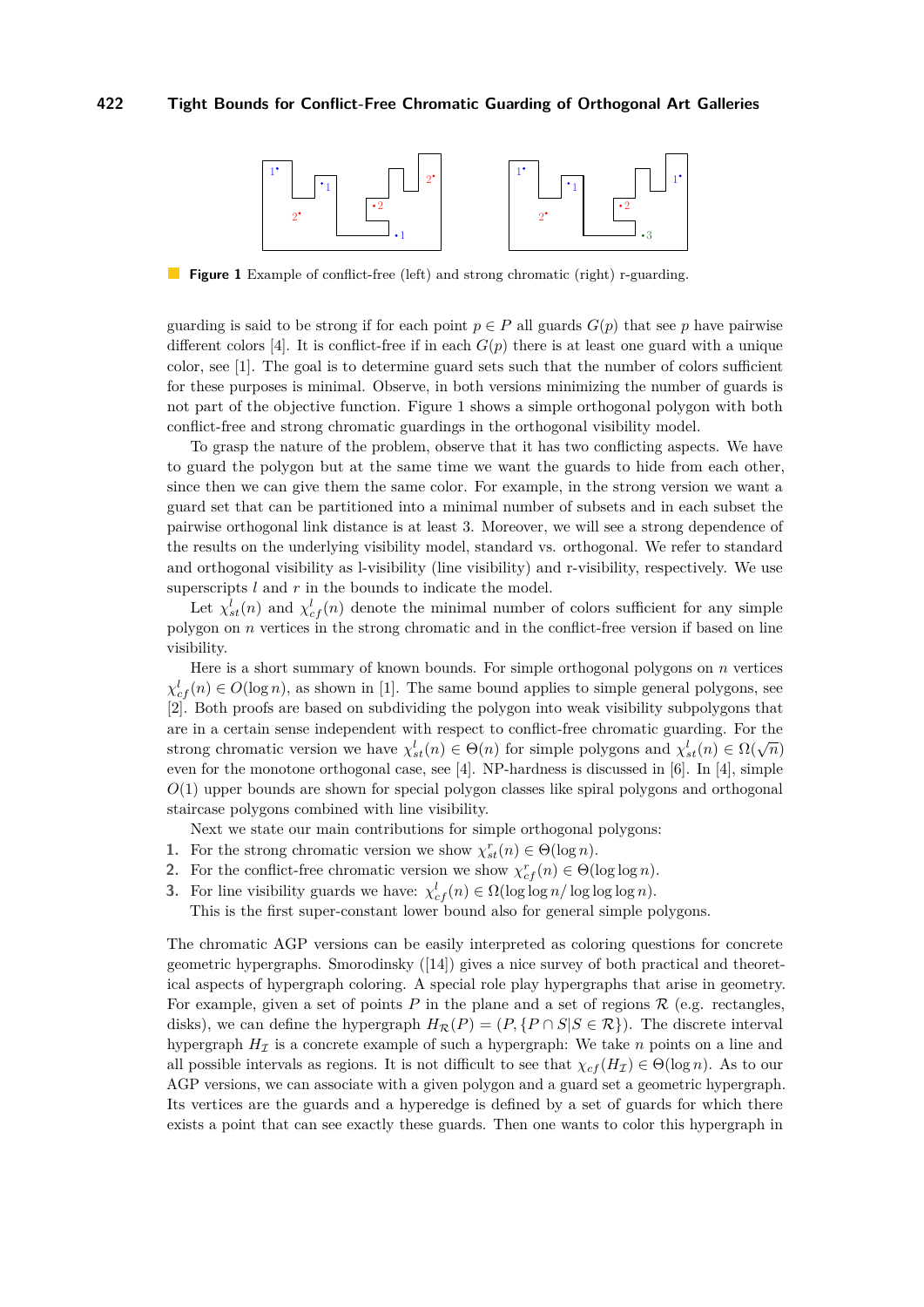a conflict-free or in a strong manner. Another example is the following rectangle hypergraph. The vertex set is a set of *n* axis-aligned rectangles and each maximal subset of rectangles with a common intersection forms a hyperedge. Here the order for the conflict-free chromatic number is  $\Omega(\log n)$  and  $O(\log^2 n)$  as shown in [\[11,](#page-13-8) [14\]](#page-14-2).

Looking at our results, it is not a big surprise that the combination of orthogonal polygons with r-visibility yields the strongest bounds. This is simply due to additional structural properties and this phenomenon has already been observed for the original AGP. For example, the  $\lfloor \frac{n}{4} \rfloor$  tight worst case bound for covering simple orthogonal polygons with general stars can also be proven for r-stars (see [\[10\]](#page-13-1)) and it holds even for orthogonal polygons with holes, see [\[7\]](#page-13-9). Further, while minimizing the number of guards is NP-hard both for simple general and orthogonal polygons if based on line visibility, it becomes polynomially solvable for r-visibility in the simple orthogonal case, see [\[9,](#page-13-10) [17\]](#page-14-3). The latter result is based on the solution of the strong perfect graph conjecture.

The paper is organized as follows. We give necessary basic definitions in the next section. Then we prove upper bounds in Section 3 using techniques developed in [\[1,](#page-13-5) [2\]](#page-13-6). That means we also subdivide a simple orthogonal polygon into histograms which are independent with respect to chromatic guarding. To deal with a single histogram we introduce the notion of its *spine tree*. The spine tree provides an elegant and efficient way to describe r-visibility properties of the histogram. Our main contributions are the lower bound proofs in Section 4. Especially, we introduce a novel combinatorial structure called multicolor tableau. This structure enables us to show a first super-constant lower bound for chromatic conflict-free guarding based on the line visibility model.

# **2 Preliminaries**

We study simple orthogonal polygons, i.e., polygons consisting of alternating vertical and horizontal edges only. By |*P*| we denote the number of vertices, by *∂P* the boundary and by  $\int \ln P = P \setminus \partial P$  the interior of the polygon. Vertices can be reflex or convex. A *reflex* vertex has an interior angle  $3\pi/2$  while *convex* vertices have an interior angle of  $\pi/2$ . We do not make any general position assumption for the simple orthogonal polygons *P*. Points  $p, q \in P$  are *r-visible* to each other if the closed axis-parallel rectangle  $r[p, q]$  with diagonal *pq* is contained in *P*. In the following, unless stated otherwise, visible always means rvisible. The *visibility polygon* of  $p$ , the set of all points visible from  $p$ , is formally defined as  $V(p) = \{q \in P | r[p, q] \subseteq P\}$ . A polygon that is fully visible from one of its points is called a *star*. For  $P' \subset P$  we define its visibility polygon by  $V(P') = \bigcup_{p \in P'} V(p)$ . The *windows* of a subpolygon  $P'$  in  $P$  are those parts of  $\partial P'$  that do not belong to  $\partial P$ .

For an orthogonal polygon  $P$  we construct its induced *r-visibility arrangement*  $\mathcal{A}^r(P)$ : For each reflex vertex of *P* we extend both incident boundary edges into int*P* until they meet the boundary again, therefore defining a subdivision of the polygon. The 2-dimensional faces of this arrangement are rectangles. Clearly, points from the interior of the same rectangle (subsequently called *cell*) have the same visibility polygon.

Finally, we define special classes of orthogonal polygons. A weak visibility polygon, also known as *histogram*, has a boundary *base edge e* connecting two convex vertices such that  $V(e) = P$ . A histogram that is a star is called a *pyramid*.

## **Conflict-free and strong chromatic guarding**

A set *G* of points is a *guard set* for an orthogonal polygon *P* if their visibility polygons jointly cover the whole polygon. If in addition each guard  $g \in G$  is assigned one color  $\gamma(g)$  from a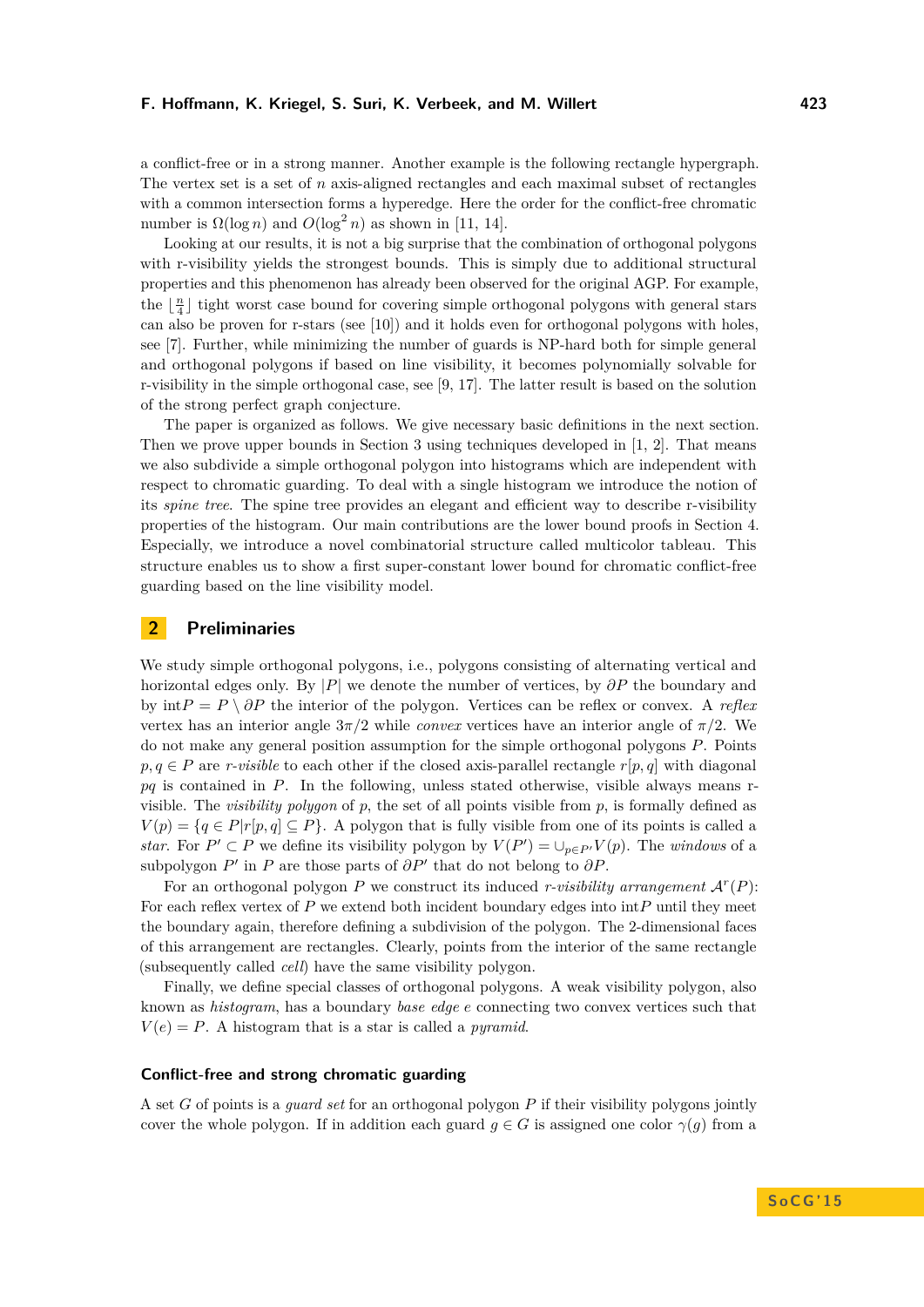fixed finite set of colors  $[t] = \{1, 2, \ldots, t\}$  we have a *chromatic quarding*  $(G, \gamma)$ . Next we give the central definitions. Since these definitions are independent of the visibility model, we drop the superscripts *l* and *r* in the following.

A chromatic guard set  $(G, \gamma)$  for *P* is *strong* if each point in *P* sees only differently colored guards.  $(G, \gamma)$  is a *conflict-free* guarding if for any point  $p \in P$  there is at least one guard in the guard set  $G(p) = V(p) \cap G$  whose color is unique among all guards visible from p.

Figure [1](#page-1-0) illustrates both concepts. We denote by  $\chi_{cf}(P)$  the minimal *t* such that there is a conflict-free chromatic guarding set for *P* using *t* colors. Maximizing this value over all polygons with *n* vertices from a specified polygon class is denoted by  $\chi_{cf}(n)$ .

Consequently, we denote by  $\chi_{st}(P)$  the minimal t such that there is strong chromatic guarding set using *t* colors. Maximizing this value for all polygons with *n* vertices from a specified polygon class defines the value  $\chi_{st}(n)$ . Observe that minimizing the guard number is not part of the objective function. However, in our upper bound proofs we use at most a linear number of guards, which is asymptotically optimal in worst case.

# **3 Upper Bounds**

We show two upper bounds for simple orthogonal polygons of size *n* in the r-visibility model:  $\chi^r_{st}(n) \in O(\log n)$  and  $\chi^r_{cf}(n) \in O(\log \log n)$ . These bounds are even realized by guards placed in the interior of visibility cells. This restriction simplifies the arguments and does not affect the asymptotic bounds. Furthermore we use the simple fact that a polygon is guarded iff its interior is guarded. The upper bound proof is inspired by ideas developed in  $[1, 2]$  $[1, 2]$  $[1, 2]$  for conflict-free guarding of simple polygons based on line visibility.

# **3.1 Reduction to histograms**

We reuse the central concept of independence introduced in [\[1,](#page-13-5) [2\]](#page-13-6) for line visibility. Independence means that one can use the same color sets for coloring guards in independent subpolygons. The following definition suffices for our purposes and covers both the strong and the conflict-free variant:

Let  $P$  be a simple orthogonal polygon and  $P_1$  and  $P_2$  subpolygons of  $P$ . We call  $P_1$  and  $P_2$  *independent* if no point in *P* can simultaneously see points from  $\int$ nt $P_1$  and  $\int$ nt $P_2$ .

Next, we hierarchically subdivide an orthogonal polygon *P* into a linear number of histograms by a standard window partitioning process, see [\[1\]](#page-13-5). For the sake of simplicity we make the (weak) assumption that the obtained histograms have no degenerate edges.

The subdivision is represented by a partition tree  $\mathcal{H} = \mathcal{H}_P(e)$  with histograms as node set. Let *e* be a highest horizontal boundary edge. The visibility polygon of *e* is a histogram *Q*. This is the root vertex of  $H$ . Now  $Q$  splits  $P$  into parts and defines a finite set (possibly empty if  $Q = P$ ) of vertical windows  $w_1, \ldots, w_k$ . Then we recurse, see Figure [2,](#page-4-0) with the windows being the new base edges. Each window corresponds to a last left or right turn of a shortest orthogonal path from *e* to the histogram defined by the window. So we can accordingly label the histograms to be *left* or *right* histograms. We define the root *Q* to be a left histogram.

Let  $H_d$ ,  $d = 0, 1, 2$ , be the family of all histograms corresponding to nodes in  $H$  with depth congruent *d* mod 3. We further partition  $H_d$  into  $H_d^L$  and  $H_d^R$  depending on whether the histograms are left or right histograms, respectively. In Figure [2](#page-4-0) the six families of histograms are color-coded for illustration. For example, the dark gray histograms are right children with depth congruent 1 mod 3.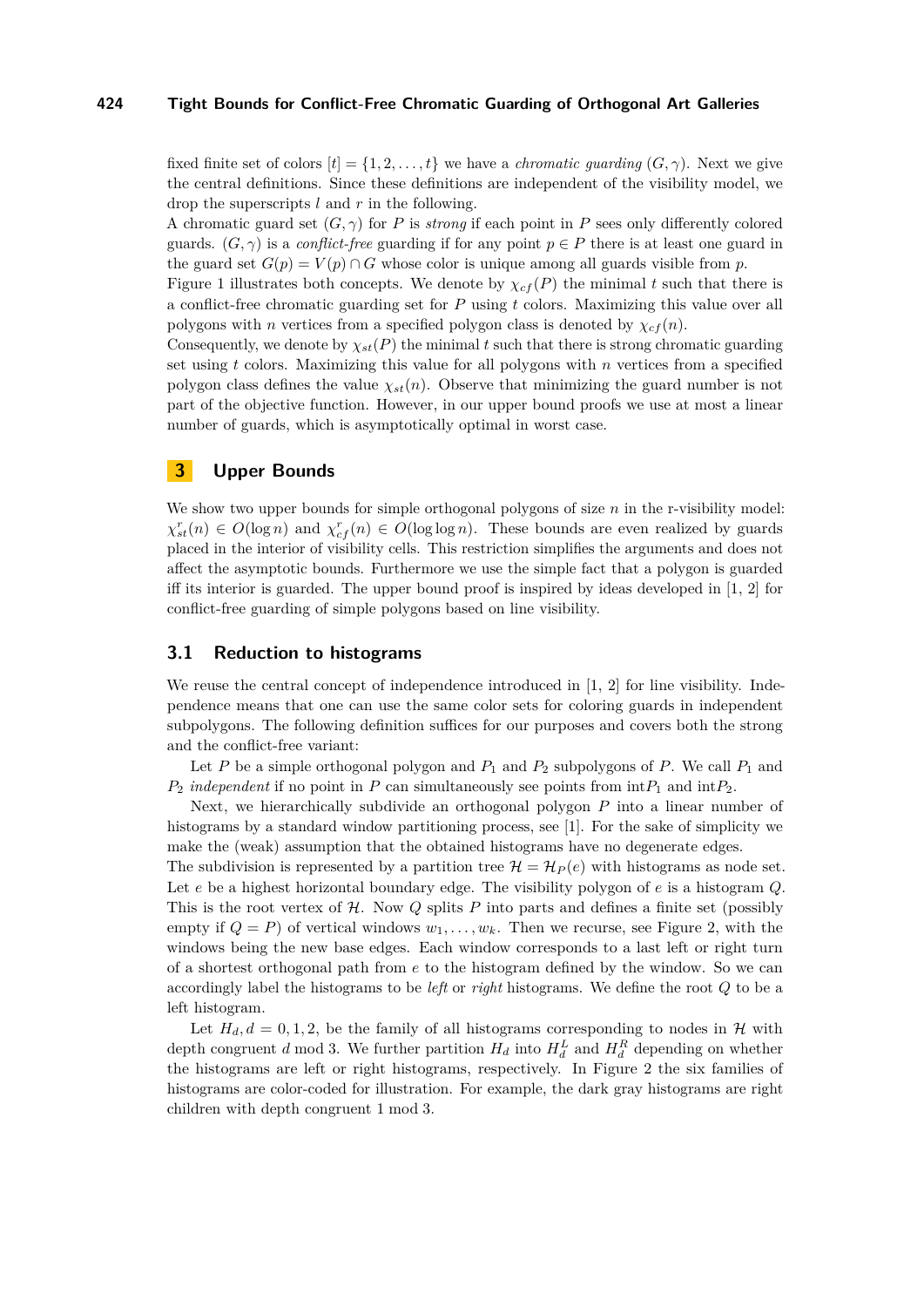<span id="page-4-0"></span>

<span id="page-4-1"></span>**Figure 2** The partition into histograms and the corresponding partition tree.



**Figure 3** Spine tree and the bijection between open cells and monotone paths.

**Lemma 1.** Let P be a polygon and  $H_d^L$ ,  $d = 0, 1, 2$  the family of histograms corresponding *to left nodes in* H *with depth congruent d* mod 3*. Then the interior of histograms in each*  $H_d^L$  have pairwise orthogonal link distance at least three, analogously for  $H_d^R$ , so they are *independent.*

# **3.2 Guarding a histogram**

Consider a histogram  $H \subseteq P$  with a top horizontal base edge. We associate with *H* a tree *T* as follows. Consider the set of cells in the r-visibility arrangement  $A<sup>r</sup>$ . If several cells have the same visibility polygon we choose the leftmost cell as representative of this equivalence class. Let *R* be the set of all representatives and  $B \subseteq R$  the subset of cells incident to bottom horizontal histogram edges. We define a partial order for *B*: We say  $b' \leq b$  iff the horizontal polygon edge of *b*' is not above that of *b* and there is an  $r \in R$  that sees both *b* and *b*'. The Hasse diagram of this poset is a tree *T* which we call the *spine tree* of *H*. A *monotone* path  $\pi$ in *T* is a directed subpath of a root-to-leaf path. It corresponds to a pair  $(b, b')$  with  $b' \leq b$ .

I **Lemma 2.** *There is a bijective mapping* Φ *between cells of R and monotone paths in T such that two cells are visible from each other iff the corresponding monotone paths in T share a node.*

**Proof.** Let *r* be a cell in *R*. Then  $V(r) \cap T$  is some monotone path  $\pi$  in *T* and we set  $\Phi(r) = \pi$ . For the inverse function let  $\pi$  be a monotone path in *T* from vertex *b* down to *b'*. We associate with  $\pi$  the unique cell  $\Phi^{-1}(\pi) = r \in R$  that is vertically aligned with *b*' and horizontally with *b*.

We observe that  $\Phi$  is well-defined by the choice of the leftmost representative for visibility equivalent cells and it is clearly a bijection. Especially, for  $\pi = (b, b)$  we have  $\Phi^{-1}(\pi) = b$ .

For the second assertion consider two cells  $r, r'$  visible from each other and the smallest rectangle that includes both. By extending this rectangle downwards it hits a horizontal boundary edge. The vertex of *T* corresponding to that edge is in both  $\Phi(r)$  and  $\Phi(r')$ . For the other direction consider a cell  $r''$  corresponding to a vertex in  $\Phi(r) \cap \Phi(r')$ . It has a bottom horizontal edge. We form a rectangle in *H* above this edge of maximal width and maximal height. All cells visible from  $r''$  are in this rectangle, therefore  $r$  sees  $r'$ . Figure [3](#page-4-1) illustrates the bijection.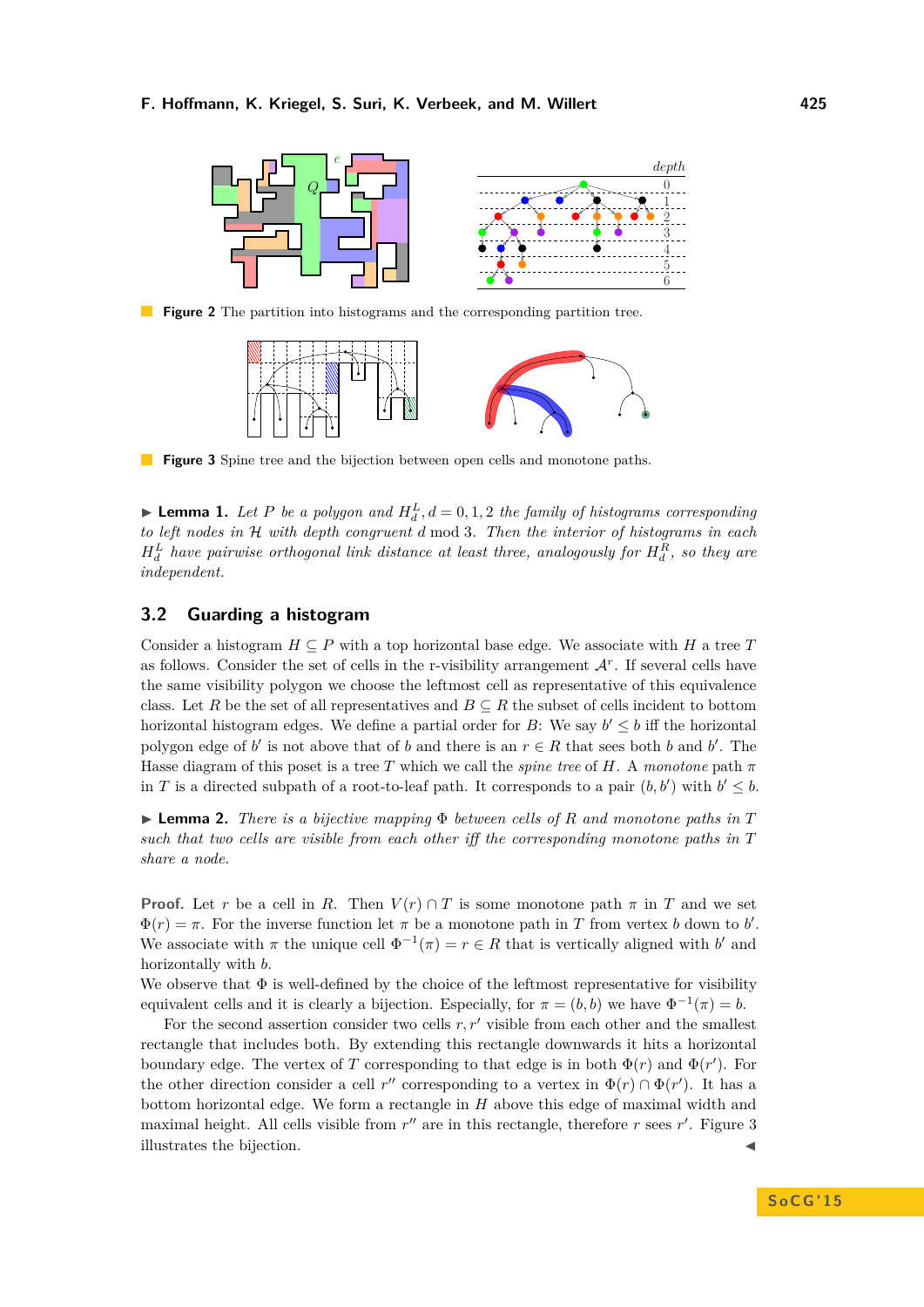<span id="page-5-0"></span>

**Figure 4** Example histogram with spine tree.

<span id="page-5-1"></span>

**Figure 5** Monotone paths covering the spine tree and the corresponding compressed spine tree.

Now we translate the geometric concepts of strong and conflict-free guardings of *H* into equivalent combinatorial questions for the spine tree *T*. First of all, a colored guard set for *H* defines a set of colored cells in *R* and this defines, using Φ, a covering of *T* with colored monotone *guarding paths* and vice versa. The condition for strong guarding now reads: No monotone path in *T* can intersect two guarding paths of the same color. For conflict-free guardings we have:

 $\blacktriangleright$  **Lemma 3.** *Colored guards*  $g_1, \ldots, g_r$  *define a conflict-free guarding for H iff for each monotone path*  $\pi$  *in*  $T$  *there exists a color and exactly one guarding path*  $\Phi(q_i)$  *with that color such that*  $\pi \cap \Phi(g_i) \neq \emptyset$ .

**Proof.** Consider the cell  $\Phi^{-1}(\pi)$ . It is seen by a guard *g* with a unique color *c*. Therefore  $\Phi(g) \cap \pi \neq \emptyset$ . Assume, some other *c*-colored guarding path  $\Phi(g')$  intersects  $\pi$ . Then *g*' sees  $\Phi^{-1}(\pi)$ , a contradiction. The other direction is analogous.

**Path compression:** We use a bottom-up path compression to define a covering (in fact, it is a partition) of  $T$  by monotone paths. To this end we form, in parallel, for all leaves  $l$  the maximal length monotone paths  $\pi(l)$  that end in *l* and do not use nodes of outdegree bigger than one. We cut off all  $\pi(l)$  from *T*. Iterating this procedure yields a unique tree  $T^*$ . Its nodes represent monotone paths in *T*.  $T^*$  has depth  $O(\log|H|)$  since in each iteration the number of leaves is reduced by at least half. Figure [4](#page-5-0) shows an example histogram with its spine tree *T*. The derived compressed spine tree is depicted in Figure [5.](#page-5-1)

The above path compression technique is similar but not equivalent to that of heavy path decompositions [\[13\]](#page-13-11). In fact, the same bounds can be achieved using the (heavy) path tree of heavy path decompositions as *T* ∗ .

<span id="page-5-2"></span> $\triangleright$  **Proposition 4.** Let *H* be a histogram with *n* vertices. In the *r*-visibility model there is a *strong chromatic guarding with O*(log *n*) *colors and a conflict-free chromatic guarding with O*(log log *n*) *colors.*

**Proof.** We construct the spine tree *T* and the compressed tree  $T^*$  with depth  $O(\log n)$ . To get a strong guarding we color the nodes of  $T^*$ , i.e. the guarding paths in  $T$ , by their depth in *T* ∗ .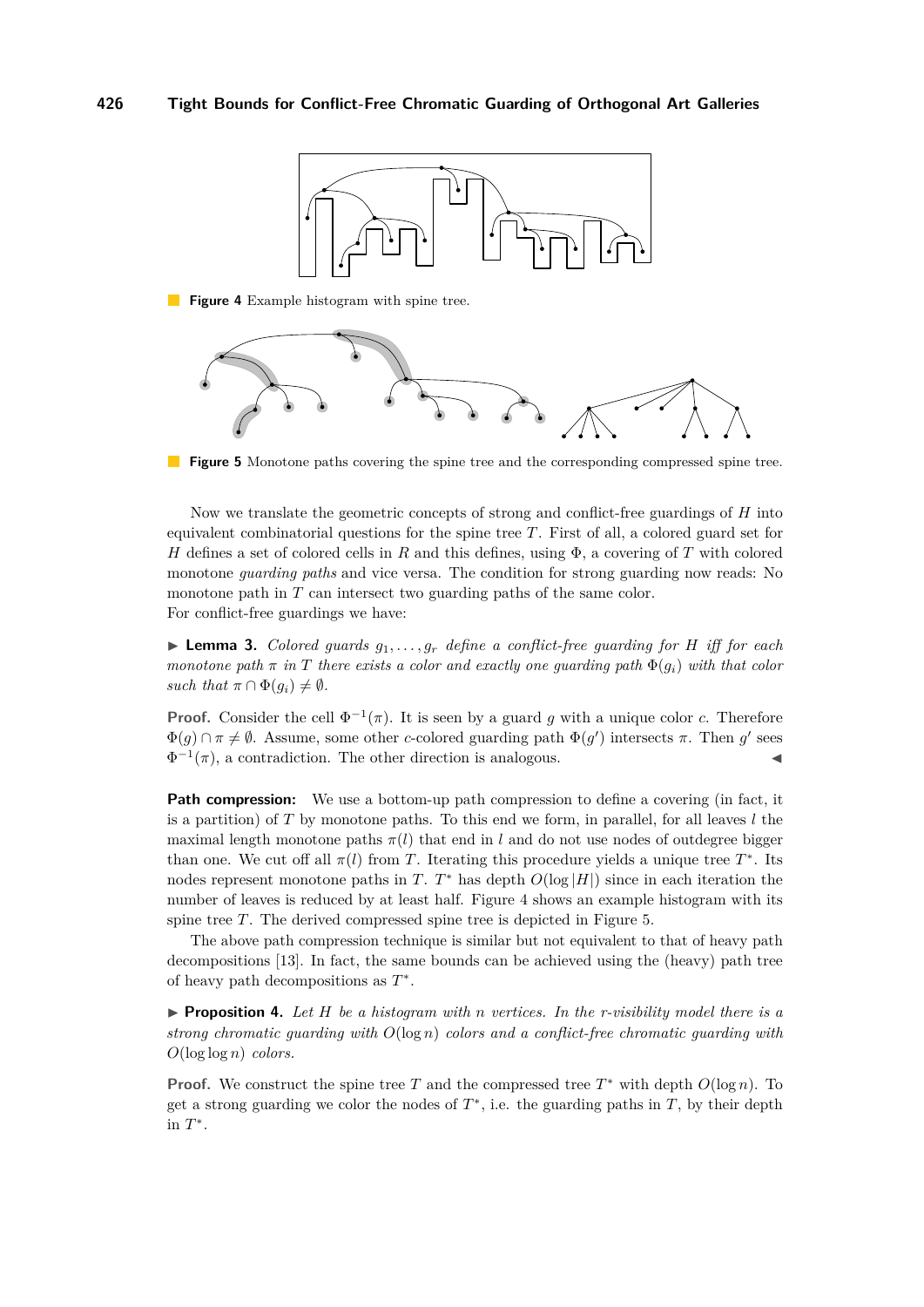<span id="page-6-0"></span>

**Figure 6** Chromatic guarding positions for the example histogram: with colors {1,2,3} strong, with colors  $\{1,2\}$  conflict-free (in brackets) guarding.

For a conflict-free guarding, consider the color set  $[t] = \{1, 2, \ldots, t\}$  and the following recursively defined set of words:  $s_1 = 1$  and  $s_i = s_{i-1} \circ i \circ s_{i-1}$ . Clearly, a prefix of  $s_t$  with length *k* has no more than  $\lceil \log(k+1) \rceil$  different colors and each connected subword contains a unique color [\[14\]](#page-14-2). Now we color the nodes of  $T^*$  from the root to the leaves with the sequence  $s_t$  of length at most the height of the tree, that is  $O(\log n)$ . A color alphabet of size  $O(\log \log n)$  suffices.

We illustrate the construction in Figure [6.](#page-6-0) Observe that we use the same guard positions for both strong and conflict-free guarding. The compressed spine tree has depth 2. For the strong guarding we use colors 1, 2 and 3 while for the conflict-free version we use the color sequence 1-2-1. The guard positions are in the open cells corresponding to the monotone paths via bijection Φ. Moreover, each guard covers a pyramid as indicated in the figure.

<span id="page-6-1"></span>► **Theorem 5.** Let P be an orthogonal polygon with  $|P| = n$ . We have  $\chi_{st}^r(n) \in O(\log n)$  $and \ \chi_{cf}^r(n) \in O(\log \log n).$ 

**Proof.** We decompose P into 6 families  $H_d^L$ ,  $H_d^R$ ,  $d = 0, 1, 2$ . Each of the families consists of pairwise independent histograms each of size at most  $n$ . Then we apply Proposition [4.](#page-5-2)

# **4 Lower Bounds**

This section contains three lower bound proofs, two tight lower bounds for strong and for conflict-free r-visibility guards, and a first non-trivial lower bound for conflict-free l-visibility guards in simple polygons. All use the same underlying orthogonal histogram but they completely differ with respect to proof techniques. Both r-visibility cases rely on the spine tree concept from Section 3.2. For line visibility guards we introduce a new combinatorial method which we call multicolor tableau.

# **4.1 Lower bounds for r-visibility**

All lower bounds established in this paper are based on a simple, recursively defined family of so called *spike polygons*  $S_m$ , where  $S_1$  is a simple square and  $S_{m+1}$  is formed by two copies of *S<sup>m</sup>* separated by a vertical spike, but joined by an additional horizontal layer. Figure [7](#page-8-0) illustrates this construction together with the subdivision of *S*<sup>2</sup> into visibility cells. Obviously, the spine tree *T* of  $S_m$  is a balanced binary tree of height  $m-1$  with vertices corresponding one-to-one to bottom cells in the r-visibility arrangement. Recall, a colored r-visibility guard set for  $S_m$  corresponds to a covering of  $T$  with colored monotone guarding paths and vice versa.

 $▶$  **Theorem 6.** *For simple orthogonal polygons*  $\chi^r_{st}(n) \in \Omega(\log n)$ *.*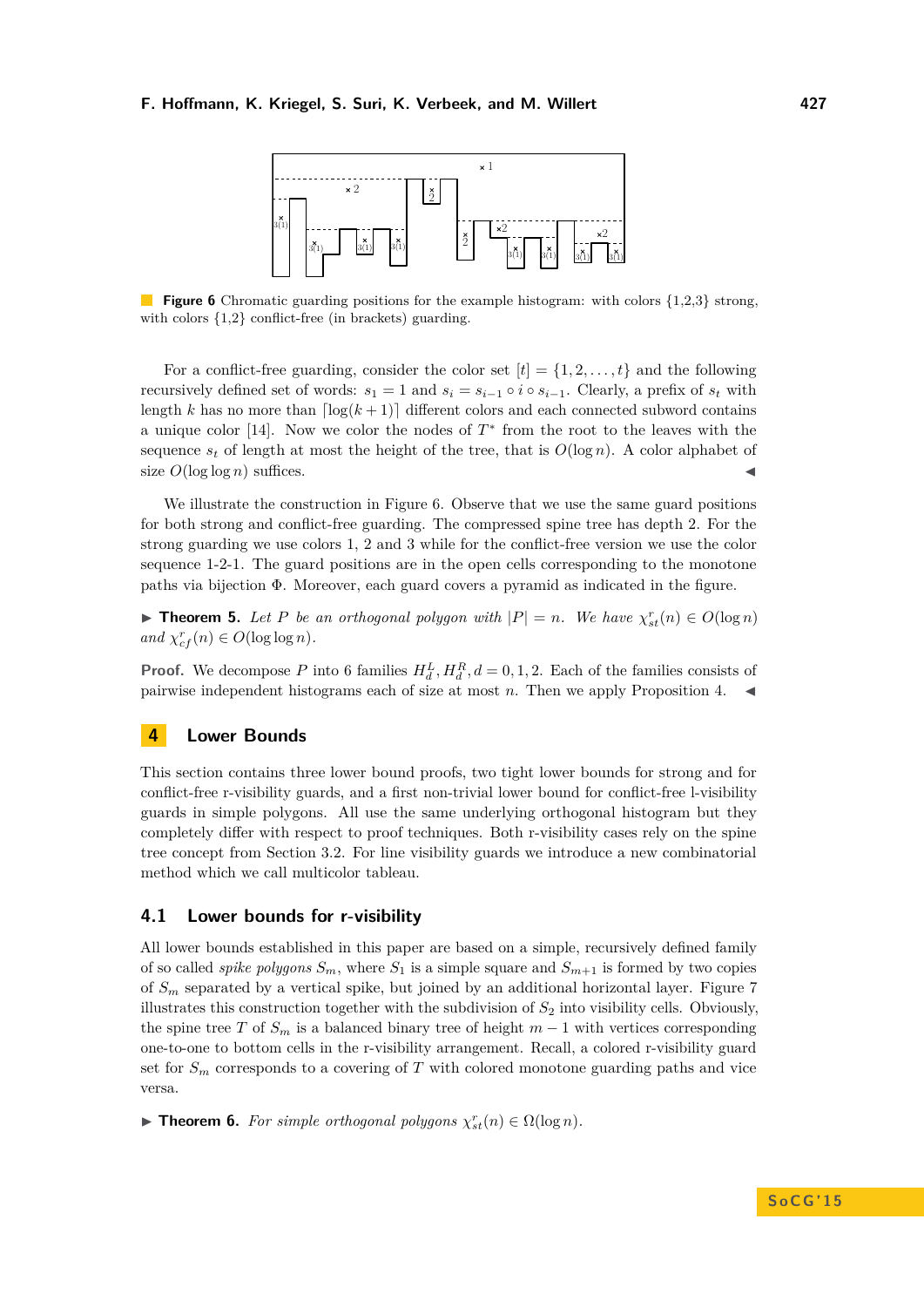**Proof.** We show that any strong guarding of  $S_m$  requires *m* different colors. Consider in the spine tree *T* a guarding path  $\pi$  covering the root with unique color *c*. Then *c* does not occur in the left or in the right subtree of the root. By induction we need *m* − 1 more colors for the subtree missed by  $\pi$ . Since  $S_m$  has  $n = 2^{m+1}$  vertices, the claim follows.

Next we consider a lower bound for the conflict-free version of the problem. To that end, we analyze the special case that a root-to-leaf path  $\pi$  in T is covered by short guarding paths only. Later we show the existence of such a path.

<span id="page-7-0"></span>**Lemma 7.** *Let*  $\mathcal{P} = {\pi_1, \ldots, \pi_r}$  *be conflict-free guarding paths for a path*  $\pi$  *with*  $m$  *nodes such that*  $|\pi_i| = O(m^{\epsilon})$  *for*  $1 \leq i \leq r$  *and some*  $0 < \epsilon < 1$ *. Then this guarding uses at least*  $\Omega(\log m)$  *colors.* 

**Proof.** Let  $K = max\{|\pi_i|, 1 \le i \le r\}$ . We subdivide  $\pi$  into  $k = \frac{m}{K} \in \Omega(m^{1-\epsilon})$  buckets of size K each. This way every  $\pi_i$  can overlap with at most two buckets. Since  $P$  is induced by a conflict-free guarding, there is a color  $c_1$  such that exactly one  $\pi_i$  (responsible for  $\pi$ ) is colored with *c*<sub>1</sub>. Hence there is a subpath of  $\pi$  consisting of at least  $\frac{k-2}{2}$  buckets that does not intersect any *c*1-colored path. Applying this argument recursively we obtain the following recursive relation for the number of colors needed for *k* buckets:  $T(k) \ge T(\frac{k-2}{2}) + 1$ . This recursive relation easily solves to  $T(k) \in \Omega(\log k) \subseteq \Omega(\log m^{1-\epsilon}) = \Omega(\log m)$ .

**Fineorem 8.** *For simple orthogonal polygons*  $\chi_{cf}^r(n) \in \Omega(\log \log n)$ *.* 

**Proof.** We start with a conflict-free guarding of  $S_m$ ,  $n = 2^{m+1}$  that uses a minimum number of *t* colors. By Theorem [5](#page-6-1) we have  $t \in O(\log \log n) = O(\log m)$ . Consider the corresponding family F of guarding paths in T. We denote by  $\mathcal{U}(v_0)$  the set of all guarding paths from F covering the root  $v_0$  of *T* with a unique color. Since  $|\mathcal{U}(v_0)| \leq t$  there must be a vertex  $v_1$  at depth  $\log t$  + 1 that is not part of any path from  $U(v_0)$ . Now we iterate starting from  $v_1$ . We take all guarding paths covering  $v_1$  with a unique color and we determine a node  $v_2$  at depth  $2\lfloor \log t \rfloor + 2$  missed by these paths, and so on. We call the *v*<sub>i</sub>'s *checkpoints*. The checkpoints define a root-to-leaf path  $\pi$  with length  $m = \log n - 1$ . Consider  $\mathcal{F}_{\pi} = \{\pi \cap \pi_i | \pi_i \in \mathcal{F}\}\.$  Now form a new family  $\mathcal{U}_\pi$  that consists of all maximal subpaths  $\sigma$  of members  $\pi_i \cap \pi \in \mathcal{F}_\pi$  such that  $\sigma$  does not intersect any other member of the same color in  $\mathcal{F}_{\pi}$ . Let  $\pi' \subset \pi$  and assume  $\pi_i \in \mathcal{F}$  gives a unique color to  $\pi'$ . Then  $\pi' \cap \pi_i$  is part of some path in  $\mathcal{U}_{\pi}$ . Thus  $\mathcal{U}_{\pi}$  is a conflict-free guarding path family for  $\pi$ . By construction, paths in  $\mathcal{U}_{\pi}$  have length at most  $2\lfloor \log t \rfloor + 1$ . Now we can apply Lemma [7.](#page-7-0) Since  $2\log t + 1 \in O(\log \log m) \subseteq O(m^{0.5})$  we get  $t \in \Omega(\log m) = \Omega(\log \log n).$ 

## **4.2 Blocks, stretched spike polygons, and multicolor tableaux**

We now turn our attention to conflict-free chromatic guarding in the line visibility model. The concepts needed in our lower bound proof are explained in this section.

Columns of  $S_m$  are numbered left to right by indices  $k \in [2^m - 1]$ , and cells in column *k* top down by an additional index  $i \in [d_m(k)]$  where  $d_m(k)$  is the depth of column *k* in *S<sub>m</sub>*. Formally, we have  $d_m(k) = m - \pi_2(k)$ , where  $\pi_2(k)$  is the multiplicity of factor 2 in the prime decomposition of *k*. Obviously, a column has maximal depth *m* iff its index is odd. We introduce the notions of the left and right wing of column *k* in order to distinguish guard

positions: The *left wing*  $W_L(k)$  is the set of all points strictly on the left side of the midline of column *k* and the *right wing* is the complement  $W_R(k) = S_m \setminus W_L(k)$  including the midline.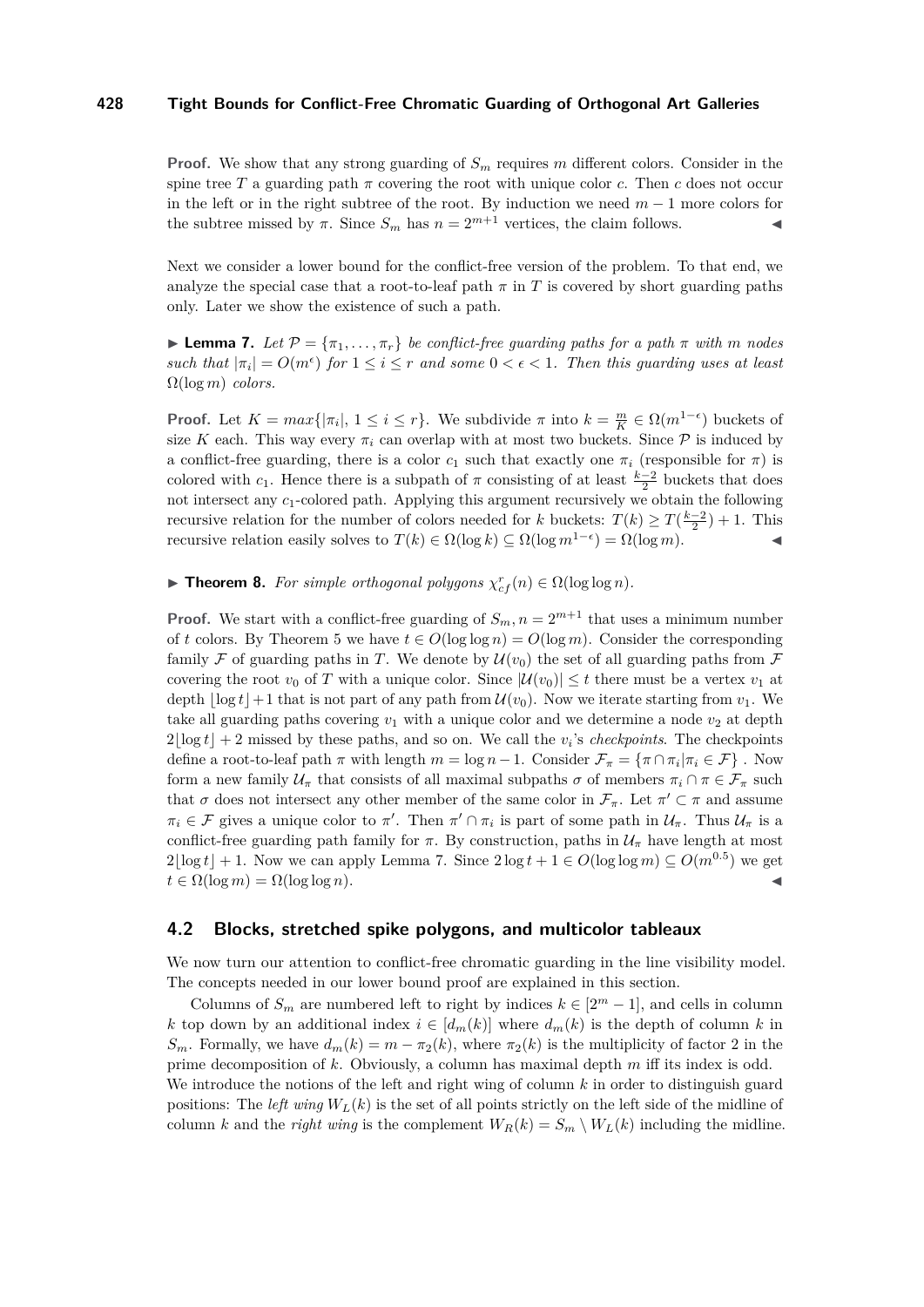<span id="page-8-0"></span>

**Figure 7** Spike polygons  $S_1$  and  $S_2$  (left), left wing and right wing of column  $k = 6$  in  $S_3$  (middle). blocks and subblocks (right).

We define the *block*  $B(k)$  of column k as the interval of all neighboring columns of depth at least  $d_m(k)$ , see Figure [7:](#page-8-0)

$$
B(k) = \left[k - \left(2^{\pi_2(k)} - 1\right), k + \left(2^{\pi_2(k)} - 1\right)\right]
$$

Geometrically, a block is nothing but a smaller spike polygon. Deleting its central column a block splits into a left and a right subblock:

$$
B_L(k) = \left[k - \left(2^{\pi_2(k)} - 1\right), k - 1\right], \quad B_R(k) = \left[k + 1, k + \left(2^{\pi_2(k)} - 1\right)\right]
$$

For odd *k* we have  $B(k) = \{k\}$  and  $B_L(k) = B_R(k) = \emptyset$ . Later it will be necessary to subdivide a left or right subblock again into its left and right subblocks. These *quarter*subblocks can be described making use of the definition above together with the central column  $l(k) = k - 2^{\pi_2(k)-1}$  in block  $B_L(k)$  and column  $r(k) = k + 2^{\pi_2(k)-1}$  in block  $B_R(k)$ :

$$
B_{LL}(k) = B_L(l(k)) \, , \, B_{LR}(k) = B_R(l(k)) \, , \, B_{RL}(k) = B_L(r(k)) \, , \, B_{RR}(k) = B_R(r(k)).
$$

Next we introduce a vertically stretched, but combinatorially equivalent version  $S_m^{\downarrow}$  of  $S_m$ with the following properties:

- **1.** The width of each column is 1 and hence the total width of  $S_m^{\downarrow}$  is again  $2^m 1$ .
- **2.** We will distinguish between combinatorial and geometric depth of a column: While  $d_m(k) = m - \pi_2(k)$  is still the combinatorial depth, we want the *geometric depth* to be  $d_m^{\downarrow}(k) = 2^{(d_m(k)-1)m}$ . That means that the height of the first row is  $h_1 = 1$  and the height of the *i*-th row  $h_i = 2^{i m} - 2^{(i-1)m}$ .

Consider the r-visibility(!) arrangement of  $S_m^{\downarrow}$  with the rectangular r-visibility cells  $r_{i,k}$ . Next we discretize the conflict-free l-guarding problem. Let  $p_{i,k}$  be the bottom side midpoint of cell  $r_{i,k}$ , that is the cell in row *i* and column *k*. If  $\gamma : G \to [t]$  for a guard set *G* is a conflict-free l-guarding of  $S_m^{\downarrow}$ , then let  $M_{i,k}$  be the multiset of all colors of guards that see point  $p_{i,k}$ . By  $m_{i,k}(c)$  we denote the multiplicity of color  $c$  in this multiset.

We call  $\mathcal{M}(\gamma) = \{M_{i,k} \mid k \in [2^m-1], i \in [d_m(k)]\}$  the corresponding *multicolor tableau*. The set of unique guard colors for point  $p_{i,k}$  is defined by  $U_{i,k} := \{c \in [t] | m_{i,k}(c) = 1\}$  and the standard inclusion relation  $M_{i,k} \subseteq M_{j,l}$  for multisets by:  $\forall c \in [t]$   $m_{i,k}(c) \leq m_{j,l}(c)$ . The next two lemmata state simple l-visibility properties in stretched spike polygons.

<span id="page-8-1"></span>**Example 10.** Let g be an *l*-guard in  $S_m^{\downarrow}$  and *k* a column of this polygon with combinatorial depth  $d = d_m(k)$  and geometric depth  $d_m^{\downarrow}(k) = 2^{(d-1)m}$ . If  $g \in W_R(k)$   $(g \in W_L(k))$  then g *cannot see any point p at depth*  $d^{\downarrow}(p) \geq 2^{dm}$  *in the left (right) block of k. In particular, g cannot see any point*  $p_{i,j}$  *with*  $j \in B_L(k)$  ( $j \in B_R(k)$ ) and  $i > d$ .

**Proof.** By symmetry it is sufficient to study the first case with  $g \in W_R(k)$ ,  $d^{\downarrow}(p) \geq 2^{dm}$  and *p* a point in the subpolygon  $B_L(k)$ . Let  $q_L$  be the left vertex of the horizontal polygon edge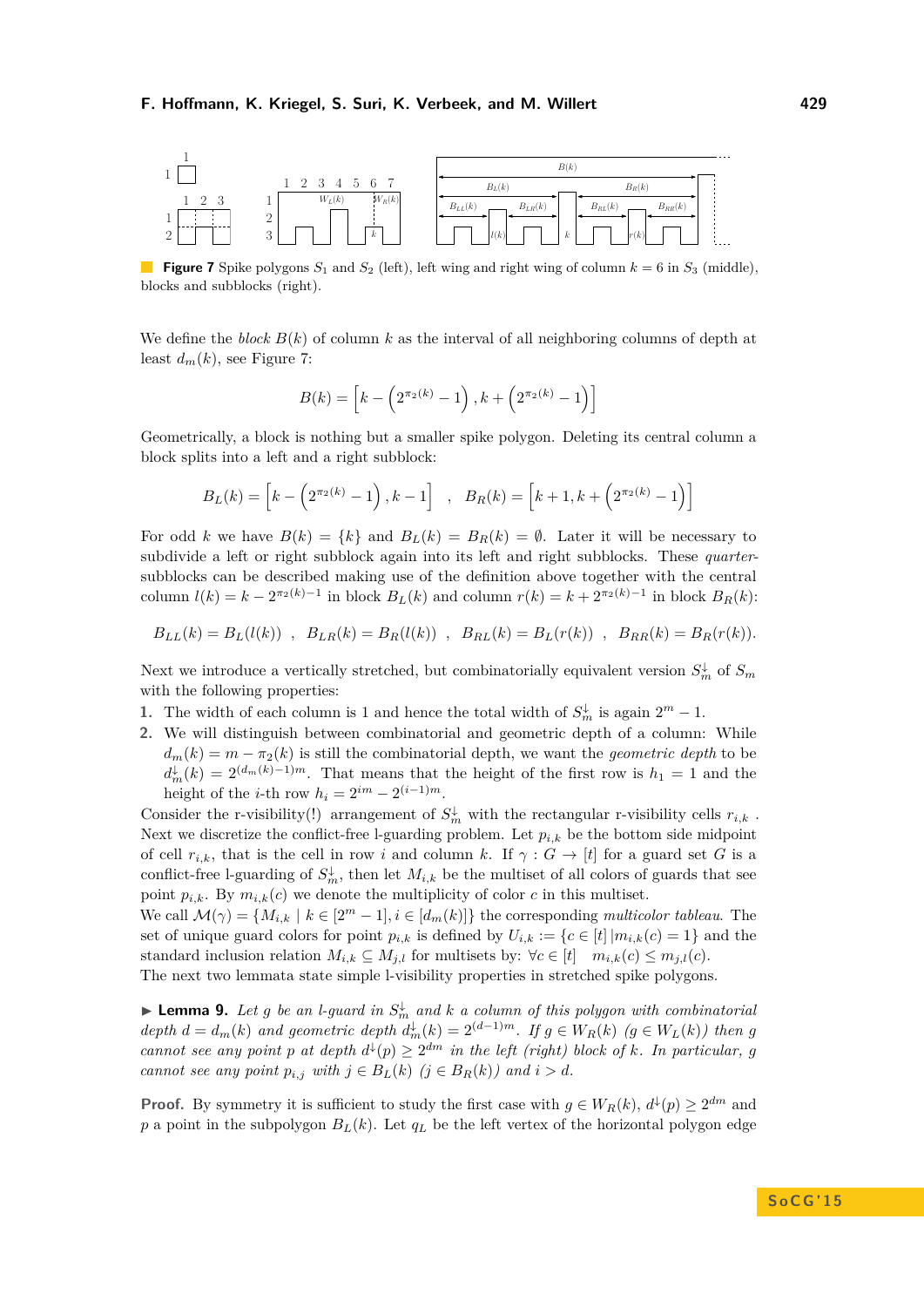<span id="page-9-0"></span>

**Figure 8** Possible guard positions with respect to the point  $p_{i,k}$ . Note that it is impossible to display the exponential growth of the row heights in the drawing.

in column *k* and consider the slopes  $s_1$  and  $s_2$  of the lines  $\overline{pq}_L$  and  $\overline{q}_L\overline{g}$ . Since the width of  $B_L(k)$  is  $2^{m-d} - 1$  and  $d^{\downarrow}(p) - d^{\downarrow}(q_L) \geq 2^{dm} - 2^{(d-1)m} = (2^m - 1) \cdot 2^{(d-1)m}$  we get

$$
s_1 \ge \frac{(2^m - 1) \cdot 2^{(d-1)m}}{2^{m-d} - 1} = \frac{(2^m - 1) \cdot 2^{(d-1)m}}{2^{-d}(2^m - 2^d)} > \frac{2^{(d-1)m}}{2^{-d}} = 2^{(d-1)m + d}
$$

Since *g* is in the right wing of *k* it is at least one half unit right of *q<sup>L</sup>* and it is at most  $d_m^{\downarrow}(k) = 2^{(d-1)m}$  units higher than  $q_L$ . We get

$$
s_2 \le \frac{2^{(d-1)m}}{1/2} = 2^{(d-1)m+1} \le 2^{(d-1)m+d}
$$

Thus  $s_1 > s_2$ , which shows that vertex  $q_l$  blocks the l-visibility between  $p_{i,j}$  and  $g$ .

<span id="page-9-1"></span>**Example 10.** Let g be an l-guard watching a point  $p_{i,k} \in S_m^{\downarrow}$ . Then, for all  $i' \leq i$  and for *all j* ∈ *B*<sub>*L*</sub>(*k*) *or for all j* ∈ *B*<sub>*R*</sub>(*k*)*, g sees also*  $p_{i',j}$ *.* 

**Proof.** Let  $d^{\downarrow}(g)$  be the geometric depth of *g* in  $S_m^{\downarrow}$ .

**Case 1:** (Fig. [8,](#page-9-0) left) If *g* is even an r-guard for  $p_{i,k}$  then the rectangle spanned by *g* and  $p_{i,k}$  can be horizontally extended over the whole block  $B(k)$  as well as upwards to the top of  $S_m^{\downarrow}$ . Thus the claim holds for all  $j \in B(k)$ .

Otherwise there are two more cases, namely that  $d^{\downarrow}(g)$  is strictly smaller or strictly larger than  $2^{(i-1)m}$ .

- **Case 2:** (Fig. [8,](#page-9-0) middle)  $d^{\downarrow}(g) < 2^{(i-1)m}$ , i.e., *g* sees  $p_{i,k}$  from above. If  $g \in W_R(k)$  then *g* can see all  $p_{i,j}$  with  $j \in B_L(k)$  because the line segments  $p_{i,j}p_{i,k}$  and  $p_{i,k}g$  are contained in  $S_m^{\downarrow}$  and they form a chain that is convex from above. If  $g \in W_L(k)$  then *g* can see all  $p_{i,j}$  with  $j \in B_R(k)$  beause the line segments  $gp_{i,k}$  and  $p_{i,k}p_{ij}$  are contained in  $S_m^{\downarrow}$  and they form a chain that is convex from above. Moreover it is clear that in  $S_m^{\downarrow}$  any guard that sees a point  $p_{i,j}$  will see also all points directly above, especially the points  $p_{i',j}$  with  $i' < i$ .
- **Case 3:** (Fig. [8,](#page-9-0) right)  $d^{\downarrow}(g) > 2^{(i-1)m}$ , i.e., *g* sees  $p_{i,k}$  from below. We can additionally assume  $d^{\downarrow}(g) > d_m^{\downarrow}(k) = 2^{(d_m(k)-1)m}$  since otherwise we are in Case 1 again. By Lemma [9](#page-8-1) (with the roles of guard and guarded point exchanged) we know that *g* is in row *i*<sup> $'$ </sup> = *d<sub>m</sub>*(*k*) + 1 in some cell *r*<sub>*i*'',*j*</sub> with *j* ∈ *B<sub>L</sub>*(*k*) or *j* ∈ *B<sub>R</sub>*(*k*). It follows that, depending on whether g lies in  $B_L(k)$  or  $B_R(k)$ , g sees all  $p_{i'',j'}$  with  $j' \in B_L(k)$  or  $j' \in B_R(k)$  and all points above.

A multicolor tableau  $\mathcal{M}(\gamma)$  has standard size if it consists of *m* rows and  $N = 2^m - 1$ columns. But by various constructions, for example restricting it to a single block, one creates a new tableau having *m* rows and  $N' = 2^{m'} - 1$  columns for some  $m' < m$ .

The following central definition of *t-conformity* specifies some necessary, but not sufficient conditions a multicolor tableau has if it stems from a conflict-free *t*-chromatic l-guarding of a stretched spike polygon. Later we will show that *t*-conformity is preserved when acting on the tableau with various combinatorial operations defined below.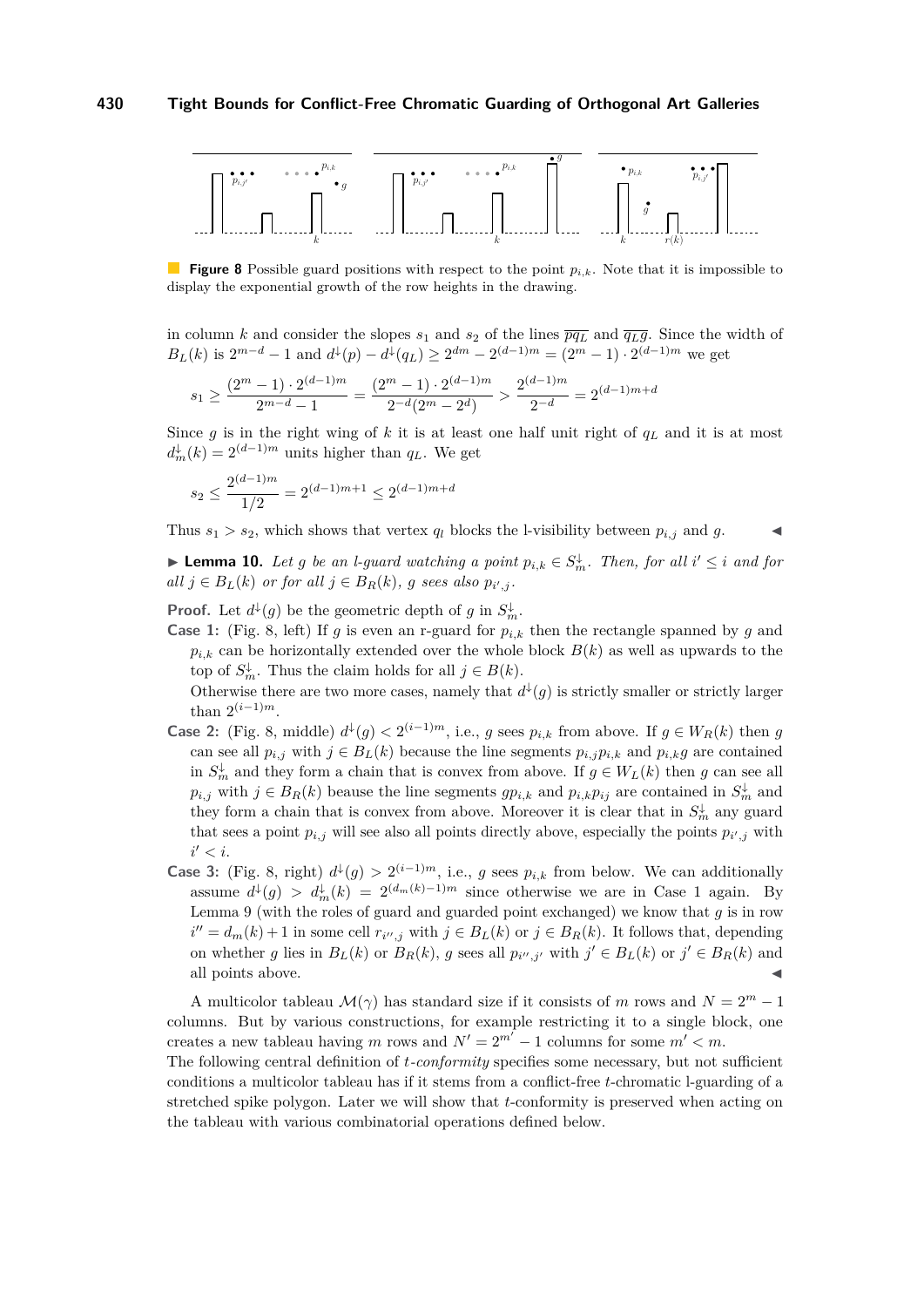► **Definition 11.** Let  $m' \leq m$  be natural numbers and  $N' = 2^{m'} - 1$ . A combinatorial scheme of multisets over the ground set [*t*] of the form  $\mathcal{M} = (M_{i,k} | k \in [N'], i \in [d_m(k)])$  is called a *t*-conform  $m \times N'$  multicolor tableaux if the following properties hold:

- **1.** cf-Property:  $\forall_{k \in [N']} \forall_{i \in [d_m(k)]} U_{i,k} \neq \emptyset$ .
- 2. Monotonicity:  $\forall_{k \in [N']} \forall_{1 \leq i < i' \leq d_m(k)} M_{i',k} \subseteq M_{i,k}.$
- **3.** LR-quarter-block property: If *c* is a unique color for some point  $p_{i,k}$  in column *k* then there exists a quarter-subblock  $B_{XY}(k)$  with  $XY \in \{LL, LR, RL, RR\}$  such that for all columns  $j \in B_{XY}(k)$  the following predicate  $Q(j)$  holds.  $Q(j)$  is the conjunction of three conditions: **a.**  $c \in M_{i,j}$ 
	- **b.**  $c \in U_{i,j} \to c \notin M_{d_m(k)+2,j}$  $c$ ,  $c \notin U_{i,j} \rightarrow \exists_{Z \in \{L,R\}} \ \forall_{j' \in B_Z(j)} \ c \notin U_{i,j'}.$

<span id="page-10-0"></span>**Proposition 12.** *The multicolor tableau*  $\mathcal{M}(\gamma)$  *for a conflict-free l-guarding*  $\gamma$  *of the polygon*  $S_m^{\downarrow}$  *with t colors is t-conform.* 

Proof. There is nothing to prove for the cf-property and the monotonicity. Now let us assume  $c \in U_{i,k}$  with a corresponding guard g. By symmetry we may suppose  $g \in W_R(k)$ . Again, there are three cases to distinguish (see Figure [8\)](#page-9-0):

- **1.**  $p_{i,k}$  is r-visible from g.
- **2.**  $p_{i,k}$  is not r-visible from *g* and  $p_{i,k}$  is deeper than *g*.
- **3.**  $p_{i,k}$  is not r-visible from *g* and *g* is deeper than  $p_{i,k}$ .

In Case 1 and Case 2 we choose  $XY = LL$  (but  $XY = LR$  would also work – the gray points). In Case 3 the choice depends on the position of *q* relative to the central column  $r(k)$ of the block  $B_R(k)$ :

$$
XY = \begin{cases} RL & \text{if } g \in W_R(r(k)) \\ RR & \text{if } g \in W_L(r(k)). \end{cases}
$$

It remains to establish the three conditions of  $Q(j)$  for all  $j \in B_{XY}(k)$ . Condition (a) is obvious in Case 1 and Case 2. In Case 3 it follows from the fact that *g* cannot be deeper than  $d_m^{\downarrow}(r(k))$ , see the proof of Lemma [9.](#page-8-1)

For condition (b) suppose that  $c \in U_{i,j}$ . This implies that g is the only guard with color c that sees  $p_{i,j}$ . However, in all three cases g is in the wing opposite to block  $B_{XY}(k)$  and then *g* cannot see any point of combinatorial depth  $d_m(k) + 2$  in  $B_{XY}(k)$  by Lemma [9.](#page-8-1) It is worth observing that depth  $d_m(k) + 1 = d_m(r(k))$  does not suffice in Case 3. Any other *c*-colored guard watching  $p_{d_m(k)+2,j}$  would also watch  $p_{i,j}$  and therefore contradicts the uniqueness of *g*. Thus  $c \notin M_{d_m(k)+2,j}$ .

Finally, let us suppose  $c \notin U_{i,j}$ , then there is a second *c*-colored guard  $g'$  for  $p_{i,j}$ . Now we can conclude from Lemma [10](#page-9-1) that  $g'$  watches all points  $p_{i,j'}$  for  $j' \in B_L(j)$  or for all  $j' \in B_R(j)$ . This proves condition (c).

# **4.3 The lower bound proof for l-visibility**

We start with describing operations on *t*-conform multicolor tableaux that maintain this property. In Figure [9](#page-11-0) the three operations are geometrically illustrated, however, the operations themselves are defined for the combinatorial tableaux.

<span id="page-10-1"></span>▶ **Proposition 13.** *If*  $M = (M_{i,k} | k \in [N'], i \in [d_m(k)])$  *is a t-conform*  $m \times N'$  *tableau with*  $N' = 2^{m'} - 1$  *for some*  $m' \leq m$ *, then the following three constructions yield new <i>t-conform tableaux*  $M_1, M_2, M_3$ *:*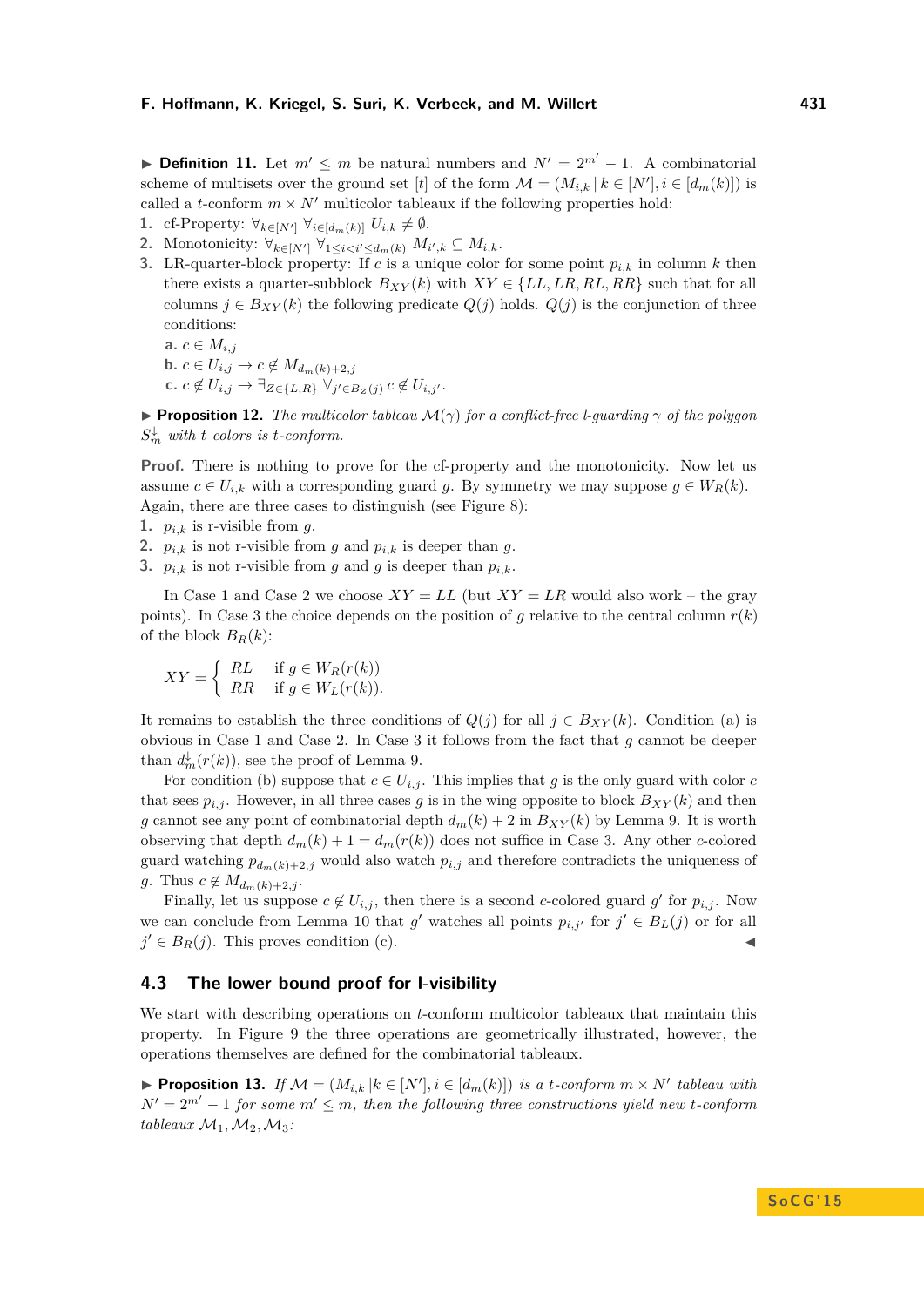<span id="page-11-0"></span>

**Figure 9** Illustrating horizonal (red), vertical (lower left), and selective (blue-green) truncation of a  $6 \times 15$  multicolor tableau.

- **1.** *Horizontal truncation:*  $M_1$  *results from restricting*  $M$  *to a block*  $B(k)$ *;*
- **2.** *Vertical truncation:*  $M_2$  *results from deleting the top*  $m m'$  *rows of*  $M$ *;*
- **3.** *Selective truncation:*  $M_3$  *results from selecting*  $2^{m^*} 1$  *columns for some*  $m^* < m'$  *with respect to the following rules:*
	- *For all even*  $k \in [2^{m^*} 1]$  *choose column*  $k \cdot 2^{m'-m^*}$  *of*  $M$  *as column*  $k$  *of*  $M_3$ *.*
	- *For all odd*  $k \in [2^{m^*} 1]$  *choose any column j of*  $M$  *with*  $(k-1) \cdot 2^{m'-m^*} < j <$  $(k+1) \cdot 2^{m'-m^*}$ , delete from that column all entries of depth  $d > m^* + m - m'$  and *use this truncated column as column*  $k$  *of*  $M_3$ .

**Proof.** Recall, the width of  $B(k)$  is  $N'' = 2^{m''} - 1$  where  $m'' = 2\pi_2(k)$ . So the only thing that one has to do for  $\mathcal{M}_1$  is shifting the column indexing from the interval  $B(k)$  $[k - 2^{\pi_2(k)} + 1, k + 2^{\pi_2(k)} - 1]$  to  $[N'']$ . Then  $\mathcal{M}_1$  is t-conform.

For the second construction it is sufficient to shift down by  $m - m'$  the index of each row that is not deleted. Then  $M_2$  is an  $m' \times N'$  tableau. Note that an old row index  $d_m(k) = m - \pi_2(k)$  becomes  $d_{m'}(k)$ . Having that in mind, it is also trivial that  $\mathcal{M}_2$  is *t*-conform.

The construction of  $\mathcal{M}_3$  already contains the renumbering of indices. Again, it is not hard to conclude the *t*-conformity because the construction preserves the relation of being a column in the left (or right) subblock of another column.

**Fineorem 14.**  $\chi^l_{cf}(n) \in \Omega\left(\frac{\log \log n}{\log \log \log n}\right)$ .

**Proof.** We define a recursive function  $m(t)$  by  $m(1) = 3$  and  $m(t) = 1 + t \cdot (m(t-1) + 1)$  for  $t > 2$ .

The inequality  $m(t) \leq (t+1)!$  holds for all  $t \geq 5$  by induction. In fact,  $m(5) = 651 < 720$  $(5 + 1)!$  and the induction step works for any  $t \geq 6$  as follows:

$$
m(t) = t \cdot (m(t-1)+1) + 1 \le t(t!+1) + 1 = t \cdot t! + (t+1) \le t \cdot t! + t! = (t+1)!
$$

**Claim:** An  $m(t) \times (2^{m(t)} - 1)$  tableau cannot be *t*-conform.

Before proving this claim we first show how it implies the Theorem. By Proposition [12](#page-10-0) and the Claim we have  $\chi^l_{cf}(n) > t$  for all  $t \geq 5$  and some  $n \leq 2^{(t+1)!+1}$ , since  $2^{(t+1)!+1}$  is an upper bound on the number of vertices in  $S_n^{\downarrow}$ <sup> $\sharp$ </sup><sub>*m*(*t*)</sub>. This implies log log *n*  $\in$  *O*(*t* log *t*) and finally  $t \in \Omega \left( \frac{\log \log n}{\log \log \log n} \right)$ .

The proof of the Claim is by induction on  $t$ . The induction base is for  $t = 1$ . We show it by contradiction. Any 1-conform  $3 \times 7$  tableau requires to set  $U_{i,k} = \{1\}$  for all  $k \in [7]$  and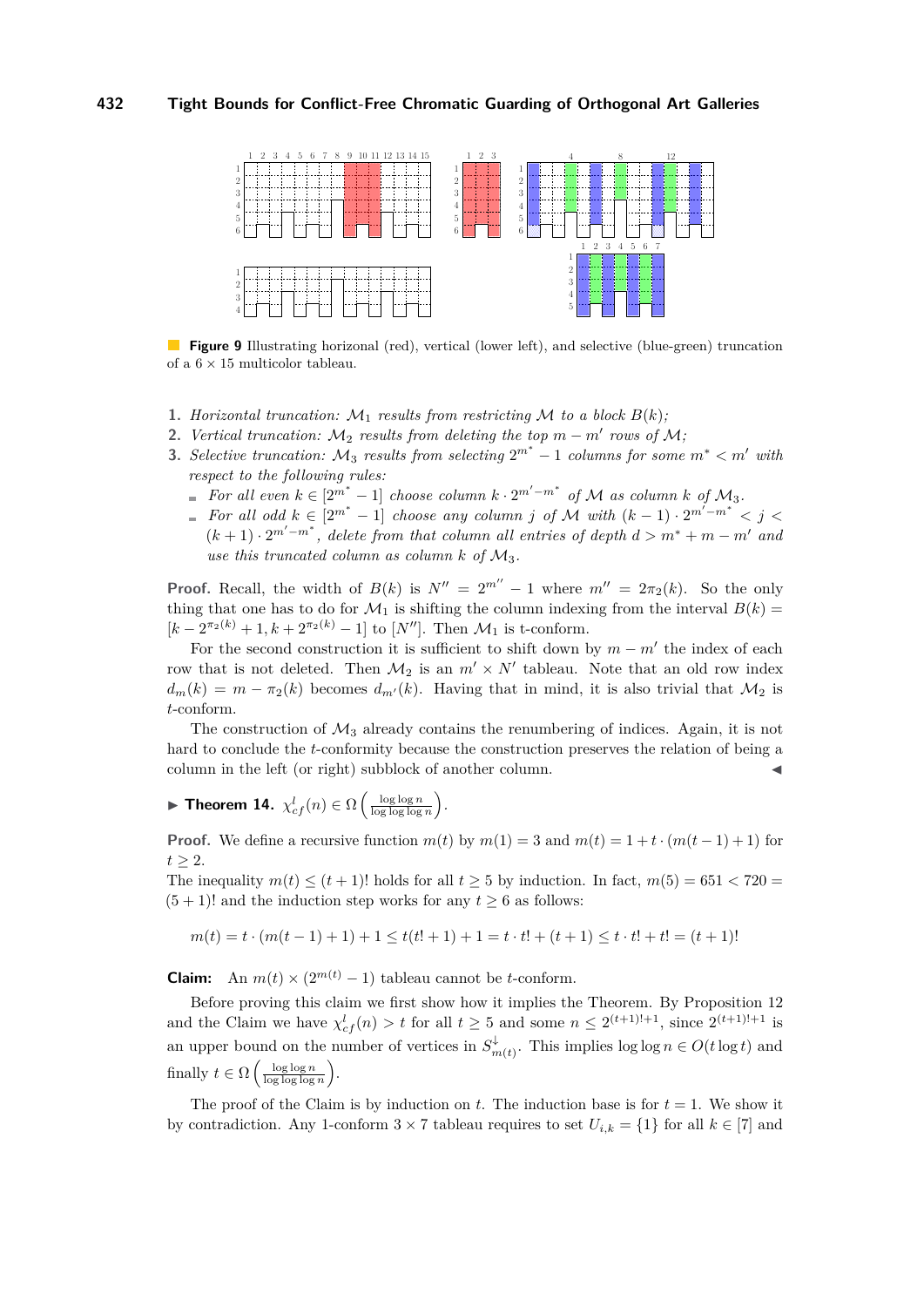The induction step is also proved by contradiction. Assume that there are no  $(t-1)$ conform  $m' \times N'$  tableaux with  $m' = m(t-1)$  and  $N' = 2^{m'} - 1$ , but there is a *t*-conform  $m \times N$  tableau *M* for  $m = m(t)$  and  $N = 2^m - 1$ .

The following reasoning is a bit involved, so we first give an overview.

**Outline:** The proof by contradiction consists of *s* stages, for some  $1 \leq s \leq t$ . The precondition of stage *s* is the existence of a *t*-conform  $m \times N_{s-1}$  tableau where  $N_{s-1}$  =  $2^{m-(s-1)(m'+1)}-1$  such that the following additional property holds. There is a color set  $C_{s-1} \subseteq [t]$  consisting of  $s-1$  colors, such that for all these  $c \in C_{s-1}$  and for all columns  $k \in [N_s]$  holds  $c \notin U_{1,k}$ . The precondition for the first stage is given by the tableau M with  $N_0 = N$  and  $C_0 = \emptyset$ . The tableau M will change after every stage. The postcondition of the *s*-th stage is either a contradiction obtained by constructing a  $(t-1)$ -conform  $m' \times N'$ tableau (this is Case 1: the stop condition) or the validation of the precondition for the next stage (this is Case 2). This will work in such a way that if the stop condition does not occur even after the *t*-th stage, then the derived condition also yields a contradiction. We would then have  $C_t = [t]$  and  $N_t = 2^1 - 1 = 1$ , i.e., it results in a *t*-conform  $m \times 1$  tableau (i.e., a single column) such that no color can be unique in  $M_{1,1}$ .

**Proof details:** Suppose that an  $m \times N_{s-1}$  tableau M with a color set  $C_{s-1}$  fulfills the precondition for stage *s* with  $1 \leq s \leq t$ . Let  $k = \frac{N_{s-1}+1}{2}$  be the central column of M and  $c_s \in U_{1,k}$ . Note that the precondition implies  $c_s \notin C_{s-1}$ . By the LR-quarter-block property of *t*-conform tableaux there is some  $XY \in \{LL, LR, RL, RR\}$  such that predicate  $Q(j)$  is true for all  $j \in B_{XY}(k)$ . We subdivide the block  $B_{XY}(k)$  into  $K = 2^{m'-1}$  subblocks of equal width. These subblocks are defined by their central columns  $j_l$ , where  $l \in [K]$ . Note that their width just fits to the precondition of the next stage because  $B_{XY}(k)$  has width  $\frac{N_{s-1}+1}{4}$  – 1 and, consequently, all *B*(*j*<sub>*l*</sub>) have width:

$$
\frac{N_{s-1}+1}{4\cdot 2^{m'-1}}-1=\frac{2^{m-(s-1)(m'+1)}}{4\cdot 2^{m'-1}}-1=\frac{2^{m-(s-1)(m'+1)}}{2^{m'+1}}-1=2^{m-s(m'+1)}-1
$$

Due to the conditions encoded in predicate  $Q(j)$  for a given color  $c = c_s$  and column k we make the following case distinction:

- **Case 1:**  $\forall i \in [K]}$  ∃*j* $\in B(j_i)$  *c*<sub>*s*</sub> ∈ *U*<sub>1*,j*</sub>
- $\textsf{Case 2: } ∃_{l ∈ [K]} ∅_{j' ∈ B(j_l)} c_s ∉ U_{1,j'}$

In Case 1 we can immediately derive a contradiction using the constructions of Proposition [13:](#page-10-1) First we horizontally truncate the current tableau  $M$  to the block  $B_{XY}(k)$ , then we use a selective truncation with  $m^* = m'$ , where the even columns (indexed by 2*l* for  $l \in [K]$ ) of the new tableau are the ones that separate in  $M$  the subblocks  $B_{j_l}$  and  $B_{j_{l+1}}$  from each other and the odd columns (indexed  $2l - 1$ ) are chosen from  $B_{j_l}$  with respect to fulfilling the property  $c_s \in U_{1,j}$ . We show that  $c_s$  is also unique in the top set of an even column. Supposing that  $c = c_s$  is not unique in that set contradicts condition (c) of predicate  $Q(j)$ . Thus *c<sup>s</sup>* is unique everywhere in the first row of the new tableau. With respect to condition (b) it does not occur at all in the third row or deeper. Each column of this new tableau  $\mathcal{M}'$  has depth  $d \geq 3$  because all columns of  $\mathcal{M}'$  have been selected from a quarter subblock  $B_{XY}(k)$ . Next we apply a vertical truncation (deletion of top rows) to  $\mathcal{M}'$  to obtain an  $m' \times N'$  tableau  $\mathcal{M}^*$ . This way at least the two top rows of  $\mathcal{M}'$  are deleted and thus color *c<sub>s</sub>* does not occur anymore in  $M^*$ . As a result  $M^*$  is a  $(t − 1)$ -conform  $m' \times N'$  tableau.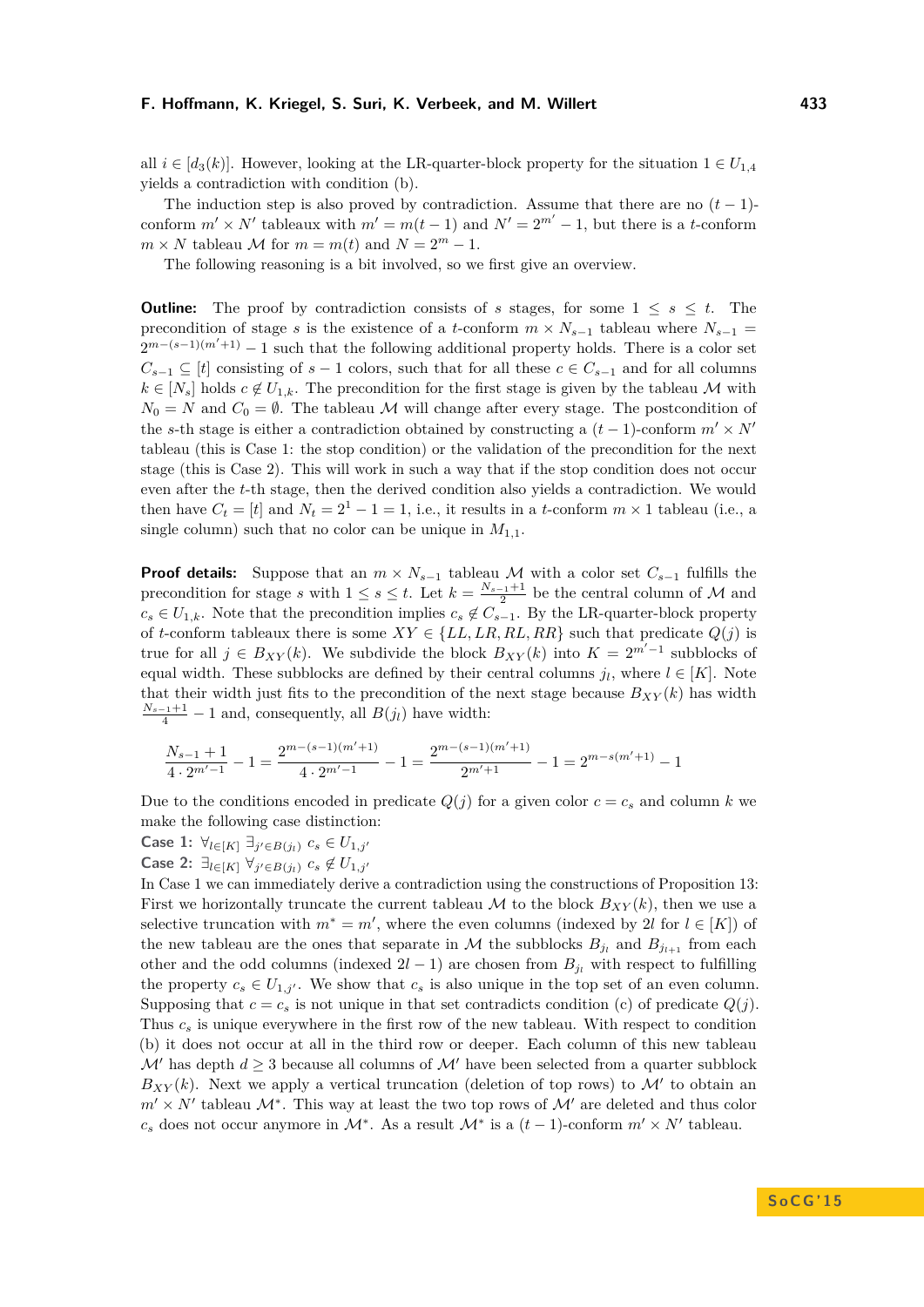Case 2 is the easier one because horizontally truncating M to a block  $B(j_l)$  such that  $\forall j' \in B(j_l) \ c_s \notin U_{1,j'}$  yields the precondition for the next stage with  $C_s = C_{s-1} \cup \{c_s\}.$   $\blacktriangleleft$ 

# **5 Conclusion**

We have shown tight bounds for the chromatic AGP for orthogonal simple polygons if based on r-visibility. While the upper bound proofs use known techniques, we consider our lower bound techniques to be the main technical contribution of the paper. The multicolor tableau technique used for l-visibility can also directly be applied to the r-visibility version of the problem, but does not result in a tight bound, see [\[8\]](#page-13-12). Our lower bound technique for r-visibility, however, does not easily generalize to the l-visibility version of the problem, as it relies on the bijection with monotone paths in the spine tree, which does not exist in that case. It would therefore be of interest to combine both techniques to obtain a stronger  $\Omega(\log \log n)$  lower bound for  $\chi^l_{cf}(n)$  as well. We conjecture that this is indeed the lower bound for stretched spike polygons. But one cannot hope for more, since *O*(log log *n*) is also an upper bound for the conflict-free guarding of stretched spike polygons using line visibility. To improve this lower bound one has to look for other polygons.

#### **References**

- <span id="page-13-5"></span>**1** A. Bärtschi and S. Suri. Conflict-free Chromatic Art Gallery Coverage. Algorithmica 68(1): 265–283, 2014.
- <span id="page-13-6"></span>**2** A. Bärtschi, S.K. Ghosh, M. Mihalak, T. Tschager, and P. Widmayer. Improved bounds for the conflict-free chromatic art gallery problem. In Proc. of 30th Symposium on Computational Geometry, pages 144–153, 2014.
- <span id="page-13-0"></span>**3** V. Chvátal. A combinatorial theorem in plane geometry. Journal of Combinatorial Theory, Series B, 18(1):39–41, 1975.
- <span id="page-13-4"></span>**4** L. H. Erickson und S. M. LaValle. An Art Gallery Approach to Ensuring that Landmarks are Distinguishable, in Proc. Robotics: Science and Systems VII, Los Angeles, pages 81–88, 2011.
- <span id="page-13-3"></span>**5** S. Fisk. A short proof of Chvátal's Watchman Theorem. Journal of Combinatorial Theory, Series B, 24(3):374–374, 1978.
- <span id="page-13-7"></span>**6** S. P. Fekete, S. Friedrichs, and M. Hemmer. Complexity of the General Chromatic Art Gallery Problem. arXiv 1403.2972 [cs.CG], 2014.
- <span id="page-13-9"></span>**7** F. Hoffmann, On the Rectilinear Art Gallery Problem, Proc. 17th ICALP, Springer LNCS 443, 717–728, 1990.
- <span id="page-13-12"></span>**8** F. Hoffmann, K. Kriegel, and M. Willert. Almost Tight Bounds for Conflict-Free Guarding of Orthogonal Art Galleries. arXiv:1412.3984 [cs.CG], 2014.
- <span id="page-13-10"></span>**9** R. Motwani, A. Raghunathan, and H. Saran. Covering orthogonal polygons with star polygons: The perfect graph approach. Comput. Syst. Sci. 40 (1990) 19–48.
- <span id="page-13-1"></span>**10** J. O'Rourke. Art Gallery Theorems and Algorithms. Oxford University Press, New York, NY, 1987.
- <span id="page-13-8"></span>**11** J. Pach and G. Tardos. Coloring axis-parallel rectangles. J. Comb. Theory Ser. A, 117(6):776–782, Aug 2010
- <span id="page-13-2"></span>**12** T. Shermer. Recent results in art galleries (geometry). Proceedings of the IEEE, 80(9): 1383–1399, September 1992
- <span id="page-13-11"></span>**13** D. D. Sleator and R. E. Tarjan. A data structure for dynamic trees. Journal of Computer and System Sciences, 26(3):362–391, 1983.